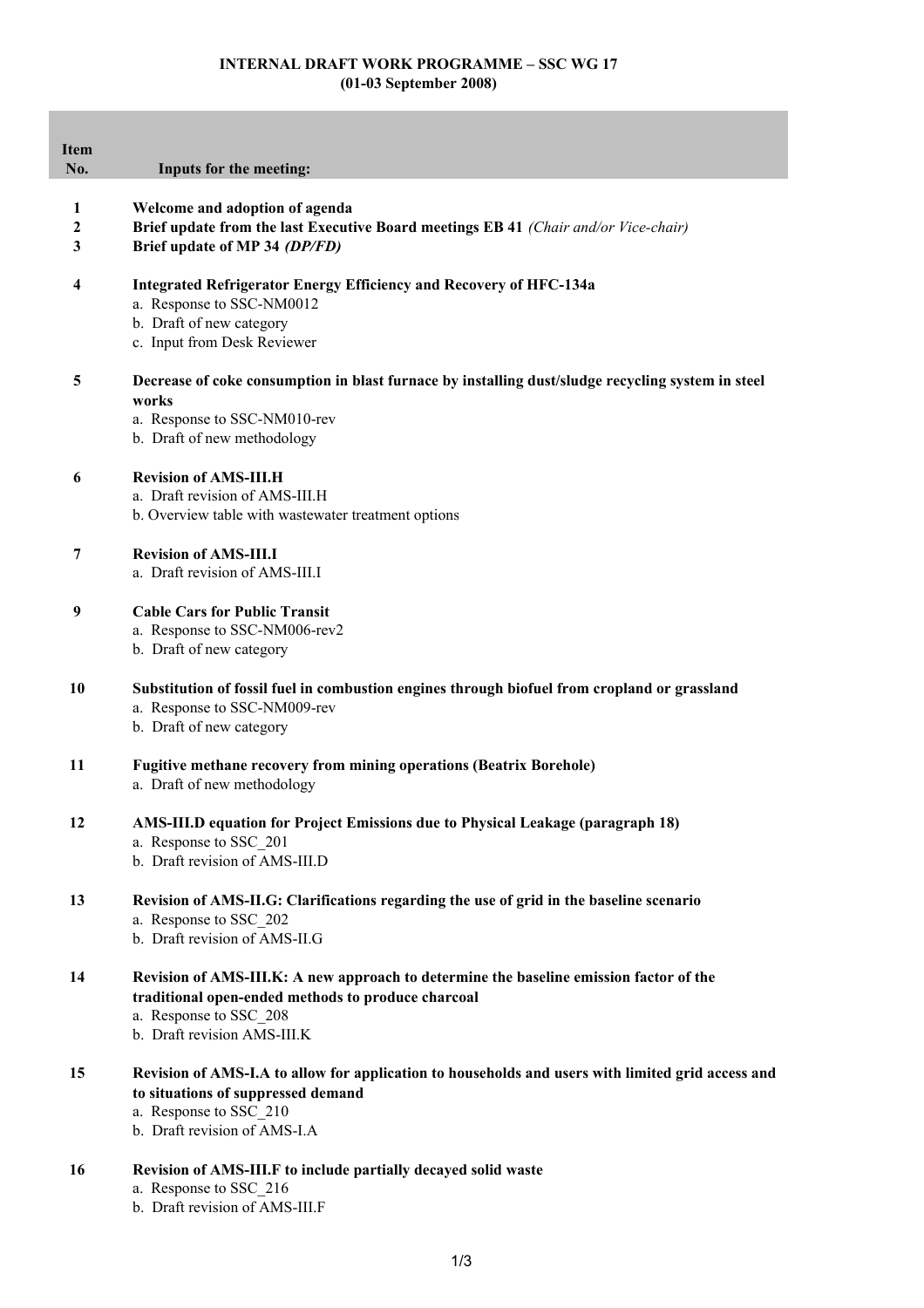**gas, and include definition of QBL, product (SSC\_187)** a. Response to SSC\_198 b. Draft revision of AMS-III.Q **21 Energy Efficiency Work** a. Sampling procedures in SSC General Guidance b. EB request on timelines for EE work **23 Clarification on methane emissions from the intermediate storage of biomass** a. Fast Track Response to SSC\_195 *24 Applicability of AMS-III.Q for utilization of Waste Hydrogen Gas to be fired in boiler for process steam production a. Fast Track Response to SSC\_196 - finalized 20/08/08* **25 A natural gas based combined cooling/heating and power system which caters to the heating and/or cooling and power requirements of a commercial building complex** a. Response to SSC\_197 **26 Clarification on the flare temperature in the methodology AMS-III.H** a. Fast Track Response to SSC\_199 **27 Applicability of Missouri brick-based type kilns baseline in the methodology AMS-III.K ver03** a. Fast Track Response to SSC\_200 **28 EB 41 request on clarification of AMS-I.C 29 Clarification regarding the method of emission reduction calculation of registered PDD (UNFCCC**  a. Response to SSC\_203 *30 Clarification on applicability of AMS-I.D electricity supply to a plant instead of to a provincial grid a. Fast Track Response to SSC\_204 - finalized 22/08/08* **31 Selection of suitable SSC methodology for efficient lighting in fishing boats** a. Response to SSC\_205 **32 Clarification on lease of digester capacity from a neighbouring farm** a. Response to SSC\_206 **33 Determination of the steam emission factor from a co-generation power plant** a. Response to SSC\_207 **34 Request for clarification regarding use of Specific Emission Factor in AMS-I.C ver13** a. Response to SSC\_209 **35 Baseline definition for a greenfield project in AMS-I.C** a. Fast Track Response to SSC\_211 *36 Query on the use of different biomass type than stated in the PDD a. Fast Track Response to SSC\_212 - finalized 22/08/08* **37 Clarification on the use of the methodology AMS-II.D for energy efficiency projects** a. Response to SSC\_213 **38 Baseline definition for a greenfield project (Drying-Pyrolosis-Cooling)** a. Fast Track Response to SSC\_214 **39 Inquiries about procedures and consistency in the methodology AMS-III.H** a. Response to SSC\_215

**17 Revision of AMS-III.Q to allow use of other fuel (SSC\_198), provide precise definition of Waste**